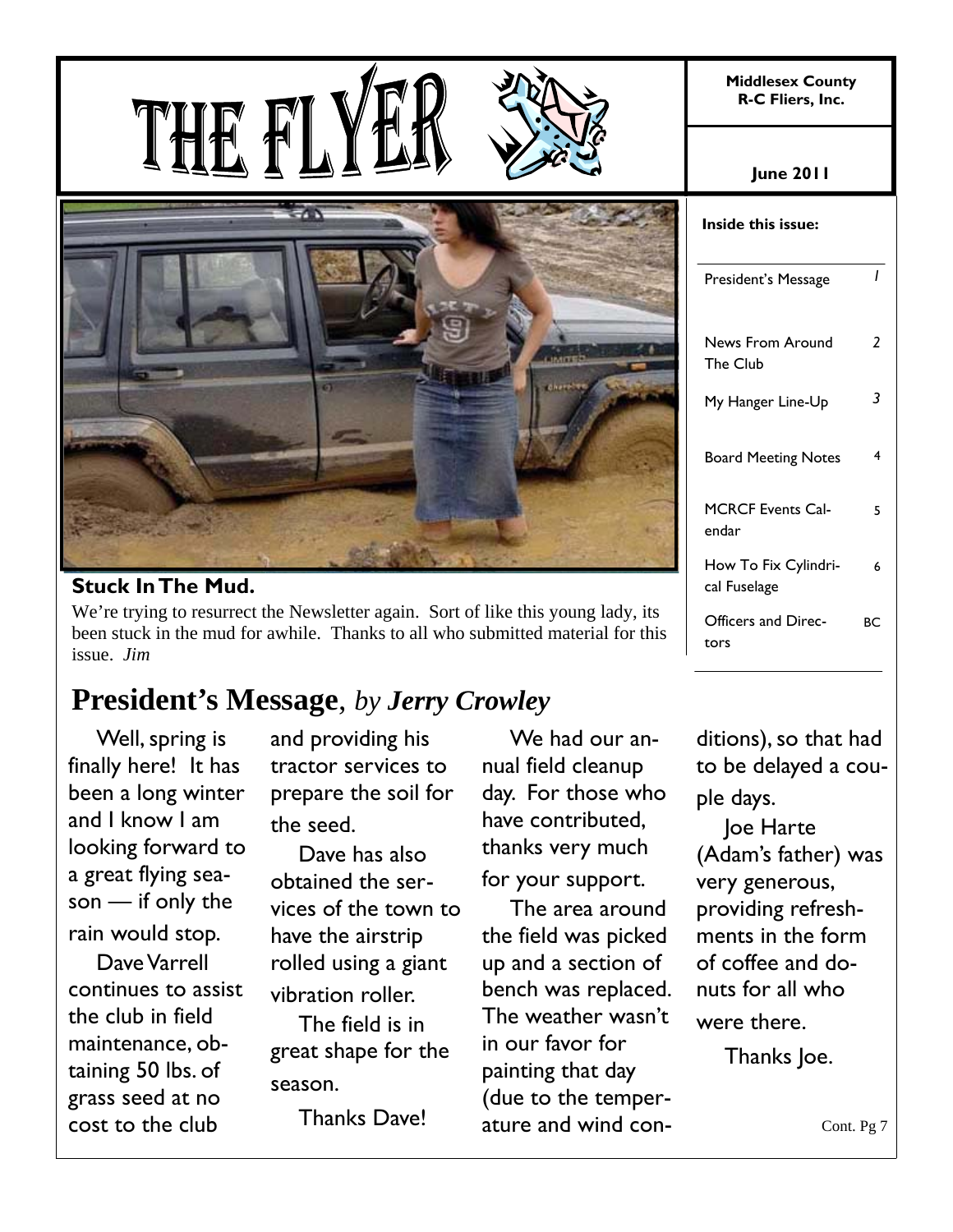#### Page 2 and 2 and 2 and 2 and 2 and 2 and 2 and 2 and 2 and 2 and 2 and 2 and 2 and 2 and 2 and 2 and 2 and 2 and 2 and 2 and 2 and 2 and 2 and 2 and 2 and 2 and 2 and 2 and 2 and 2 and 2 and 2 and 2 and 2 and 2 and 2 and 2

#### **News From Around the Club** *Edited by Jim Orsborn*

**Dodge A Bullet** by Paul Sullivan

The subject of flight safety came up at the May meeting, and someone asked how much injury a model plane could inflict on a person.

I decided to look at it as a "muzzle energy" type problem similar to firearms.

I found two sites on the internet where you can calculate the energy of a model at various speeds. I compared these results to that of a bullet:

Here are a few examples to consider: Trainer Model

- a) 5 lb plane  $\omega$  40  $mph = 267$  ft lb.
- b) 9 mm "+P" round @ 100 ft/ sec.  $= 287$  ft lb

Sunday Flyer a) 8 lb plane @ 40  $mph = 428$  ft lb b) .357 magnum round  $@$  50 ft/sec.  $= 428$  ft lb

Speed Demon a) 8 lb plane @ 60 mph  $= 962$  ft lb b) .223 (M-16) round @ 100 yards per sec.  $= 939$  ft lb

Of course a plane is not a bullet, and an injury from a plane would be different than that of a bullet. However, our model planes should inspire a different level of respect when thought of in these terms.

We should especially think of this with "target rich" environments such as active soccer fields and horse corrals. I know I'm still a new guy with a lot to learn, but as a professional firefighter and first responder for more than thirty years, one thing I know about is trauma. The most important thing I can say about it is that it's best to avoid it.



#### **May Club Meeting News** *by Jim Orsborn*

President, Jerry Crowley called the meeting to order at 7:30 PM. Treasurer, Jeff Ward reported that we are still solvent with about \$6,000 in the bank. Events and field operations are expected to dominate expenses over the next couple months. Ray Capobianca indicated that member-

ship is still down slightly with xx members currently on the rolls. Peter Lu won the monthly raffle, a GWS Slow Stick that will be the focus of a club event later in the summer. Ray showed a Flight Operations movie after the close of the business meeting.

#### **Paul's Internet References:**

http://www.ajdesigner.com/phpenergykenetic/ kenetic\_energy\_equation.php and http://billstclair.com/energy.html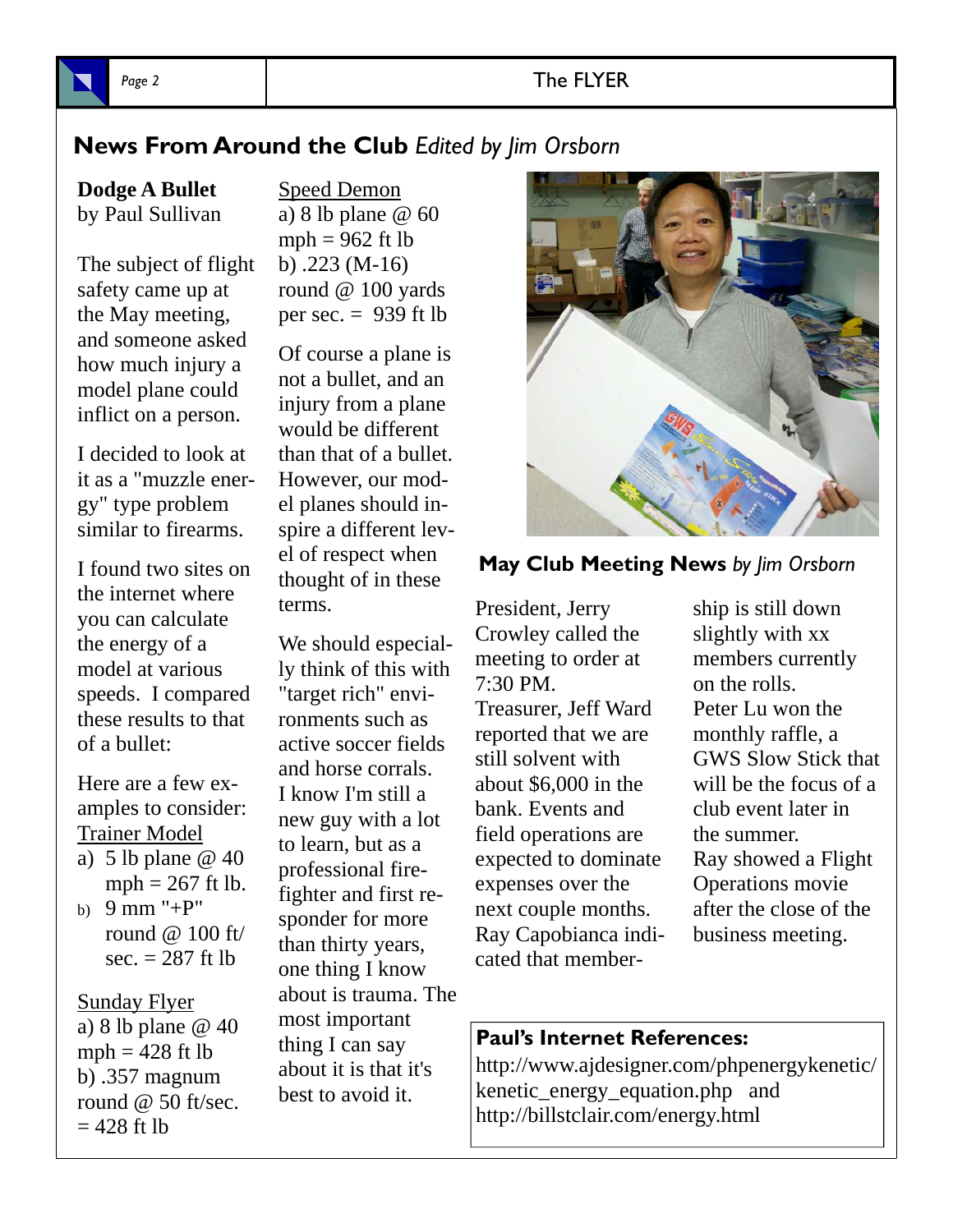#### June 2011 *Page 3*

#### **My Hanger Lineup** *by Dave Varrell*



#### **Left to right:**

**The Taube** is a BUSA (Balsa USA) kit which I got at the auction in Jan. The graphics are home-made, the engine is a NIB Enya .40. It has a 3-channel radio, and balanced without having to move anything (bad omen??)

**The Slow Stick** is just for fun (supposedly we'll be ?racing? them soon)........ [Ed. Note: Contact Ray for more info and watch for more info in coming issues.]

**The Spitfire** is from CMP (China Model Products) and is remarkably well-made. Even the firewall is built right into the fiberglass. The covering is unusually good (camo/flat finish to the cloth). Part of the price you pay with these guys is the lack of service/support… there is literally NONE. What you see is what you get, so you don't really need to break anything, cuz you ain't getting it replaced. I'm using my old YS-110 for power so that should haul it around okay; so long as I can keep the silly thing running long enough. You do get a \$400 plane for \$200, so you just have to take your chances.......



Ah, the piece d' resistance: **The Hangar-9 Mustang** looks like the pick of the litter. It seems to be fairly robust, as ARF's go. I'm trying one of those new DLE-20's on this one, and it provided a few novelties up in the nose. This engine has a rear carb. so the nice tidy little hole in the firewall for the fuel tubing had to be "re-engineered" somewhat. It also has a fore/aft operating choke which had to have its own servo. Used all 8 channels on this one: rudder, elevator, ailerons, throttle, choke, shutoff, flaps, retracts (I know...I'm asking for big trouble).

As you can see from the pictures the P-51 is a pretty good looking bird....

Here's hoping all this stuff flies....at least some of it. ...........Dave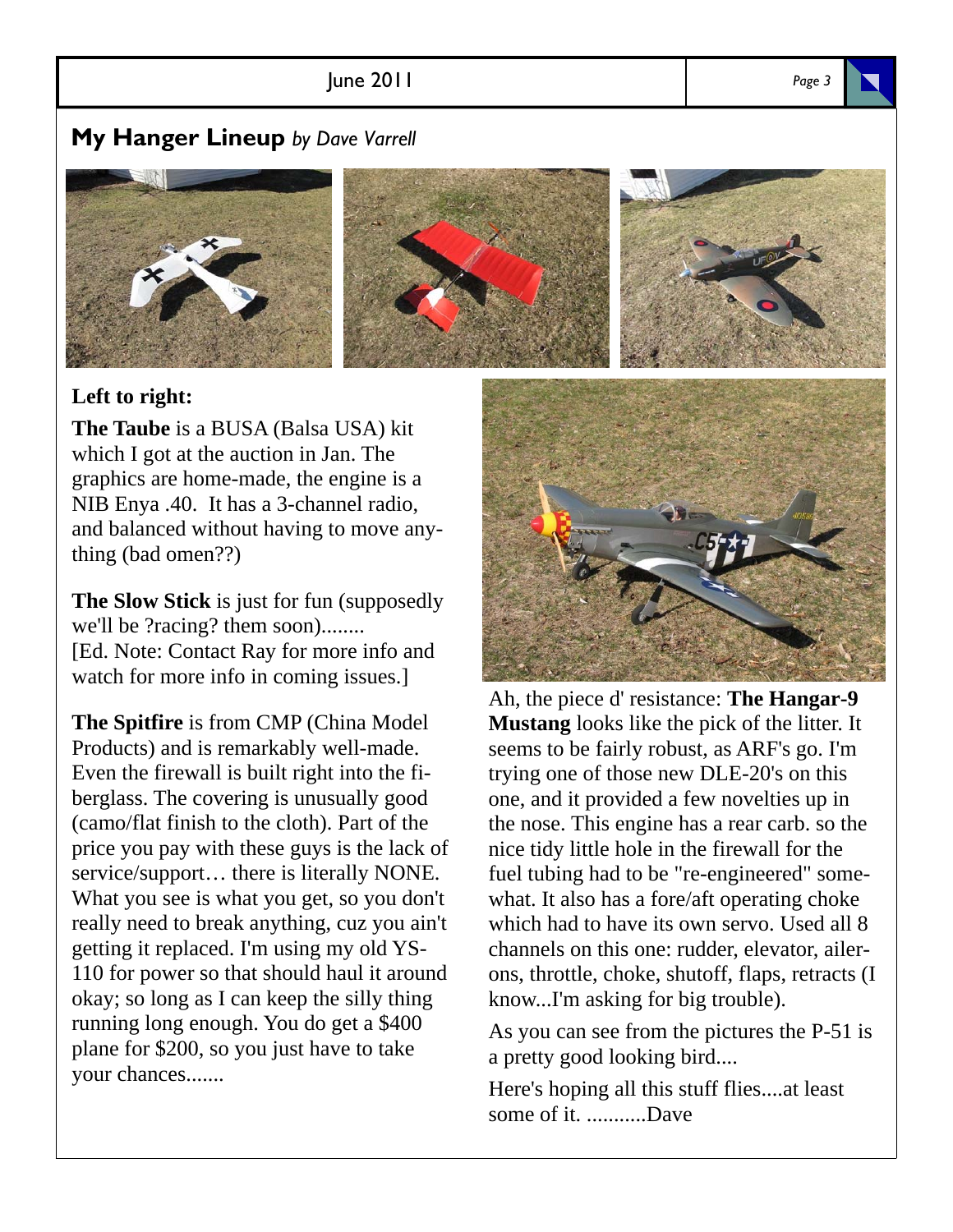

#### Page 4 **The FLYER**

#### **Board Meeting Notes** *Submitted by Don and Jerry*

Flight training: We discussed reintegrating the 2 stamp training. It seems many new pilots are soloing and then flying inappropriate planes for their skill levels. The old way was one stamp is signed off to fly solo with high/mid wing planes. The second stamp allows for low wing planes. Main contact - Ray

Field safety for nonmembers: Dave discussed that someone called the rec center and wanted to fly at the field. They were an AMA member, but not a club member. What is the protocol?

Checklists: We also talked about start up checklists that pilots

should follow before flying. There have been many crashes lately that appear due to insufficient checking of plane before flight.

Don

Don, great job on the notes from the BOD meeting. In addition to the items you referenced we also talked about sound levels. At present we have a recommended noise level of 98db at 9 feet.

The Club will procure a noise level meter from Radio Shack that will help in confirming excessive noise when it suggest the levels be checked.

We may entertain a firm rule if it deems necessary in the future. I know I have been curious what levels my plane

exhibit so it may be quite informational. We also talked about safety rules in terms of flying over restricted areas. As you know it is forbidden to fly over the parking lot when in use and the 4-H Equestrian facility as well. This is a firm rule and no exceptions are reason to fly except for PARK FLYERS and Helicopters no higher than tree-top levels.

As Don noted in his checklist item, we have experienced a lot of accidents at the field this spring. As noted in a recent AMA article that 90 -95% of the accidents are PILOT ERROR.

I am open for suggestions on how to improve ourselves in this regard. We

have a very good checklist as part of the Pilot Training Program. I will have these check lists sealed in plastic and post them at each pilot station. These must be used prior to your first flight of the day and should also be used each time you go up to be sure something hasn't gone bad between flights. I think not only will prevent serious injury but can save a lot of money hopefully preventing crashes.

This will be primarily the meeting topics for our next meeting on Wednesday. See you then.

Thanks,

Jerry Crowley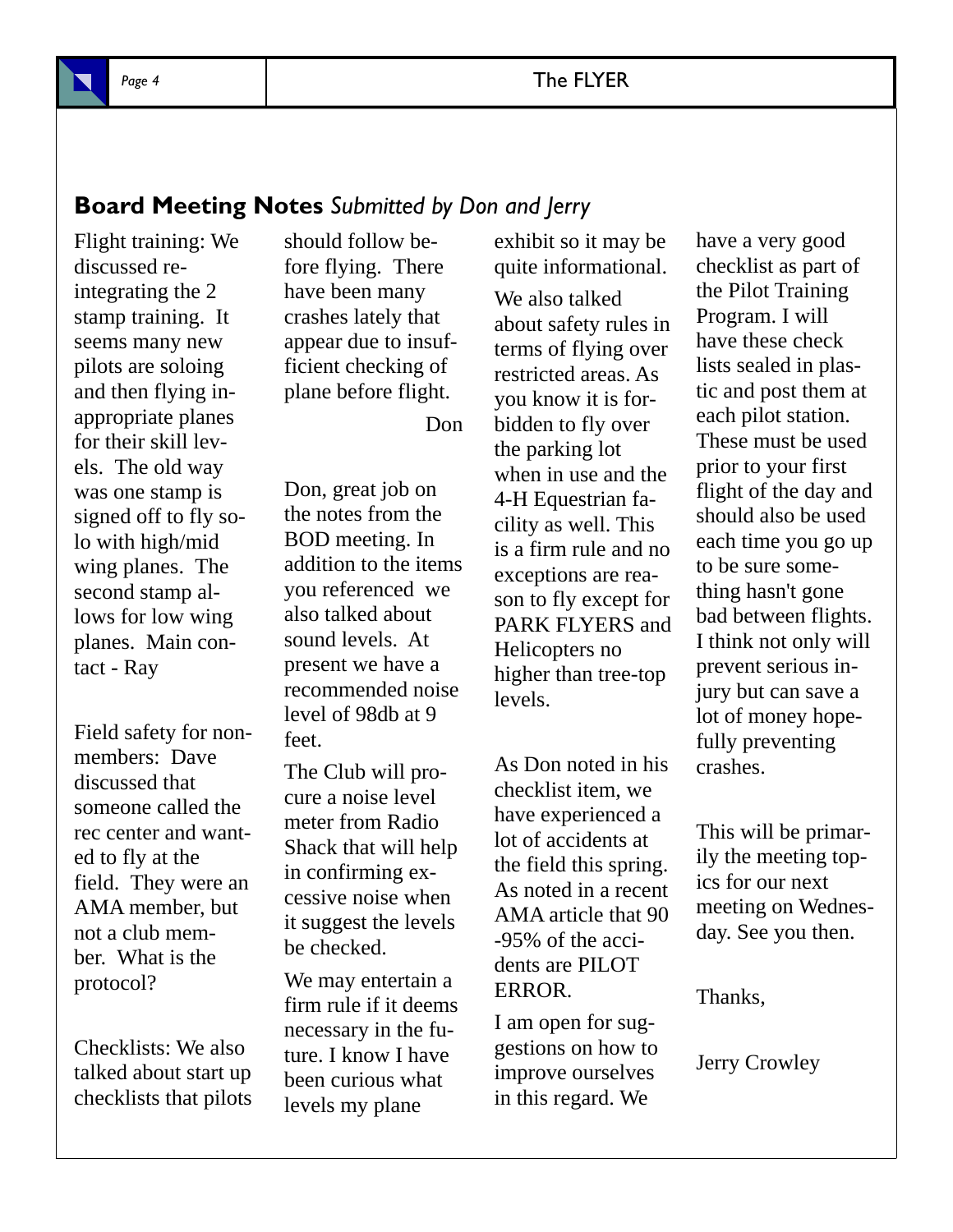| June 2011 | Page 5 |
|-----------|--------|
|-----------|--------|

#### **MCRCF Calendar of Upcoming Events:**

#### **JUNE**

**Monthly Meeting** — Wednesday, June 8th 7:30 PM, Lewis Building on Boston Road

**Construction Derby** — Sunday, June 26th 9 AM til … MCRCF Field on Treble Cove

#### **JULY**

**Family Day** — Sunday, July 17th Rain Date: Sunday, July 24th 9 AM til … MCRCF Field on Treble Cove

**AUGUST Fun Fly** (with competition events) — Sunday, August 7th **Fun Fly** (Fly In) — Sunday, August 28th

## *June 2011*

|                 |   |                 | Sun Mon Tue Wed Thu Fri Sat      |                     |         |                |
|-----------------|---|-----------------|----------------------------------|---------------------|---------|----------------|
|                 |   |                 |                                  | $1 \quad 2 \quad 3$ |         | $\overline{4}$ |
| $5\overline{)}$ | 6 | $7\overline{)}$ |                                  |                     | 9 10 11 |                |
|                 |   |                 | 12   13   14   15   16   17   18 |                     |         |                |
|                 |   |                 | 19 20 21 22 23 24 25             |                     |         |                |
|                 |   |                 | 27 28 29 30                      |                     |         |                |

### *July 2011*

| Sun            |                          |                 | Mon Tue Wed Thu |                | Fri | Sat            |
|----------------|--------------------------|-----------------|-----------------|----------------|-----|----------------|
|                |                          |                 |                 |                |     | $\overline{2}$ |
| $\overline{3}$ | $\overline{4}$           | $5\overline{)}$ | 6               | $\overline{7}$ | 8   | 9              |
| 10             | $\mathcal{I}\mathcal{I}$ | <i>12</i>       | 13              | $14$ $15$      |     | - 16           |
|                | 18 19                    |                 | 20              | 21             | 22  | 23             |
| 24             | 25                       | 26              | 27 28           |                | -29 | 30             |
| 31             |                          |                 |                 |                |     |                |

#### **Yankee Doodle** - September 17th (Saturday)

**SEPTEMBER**

**JANUARY 2012 Christmas Party** - Jan 14th 2012 (Saturday)

**Annual Auction** - Jan 29th 2012 (Sunday)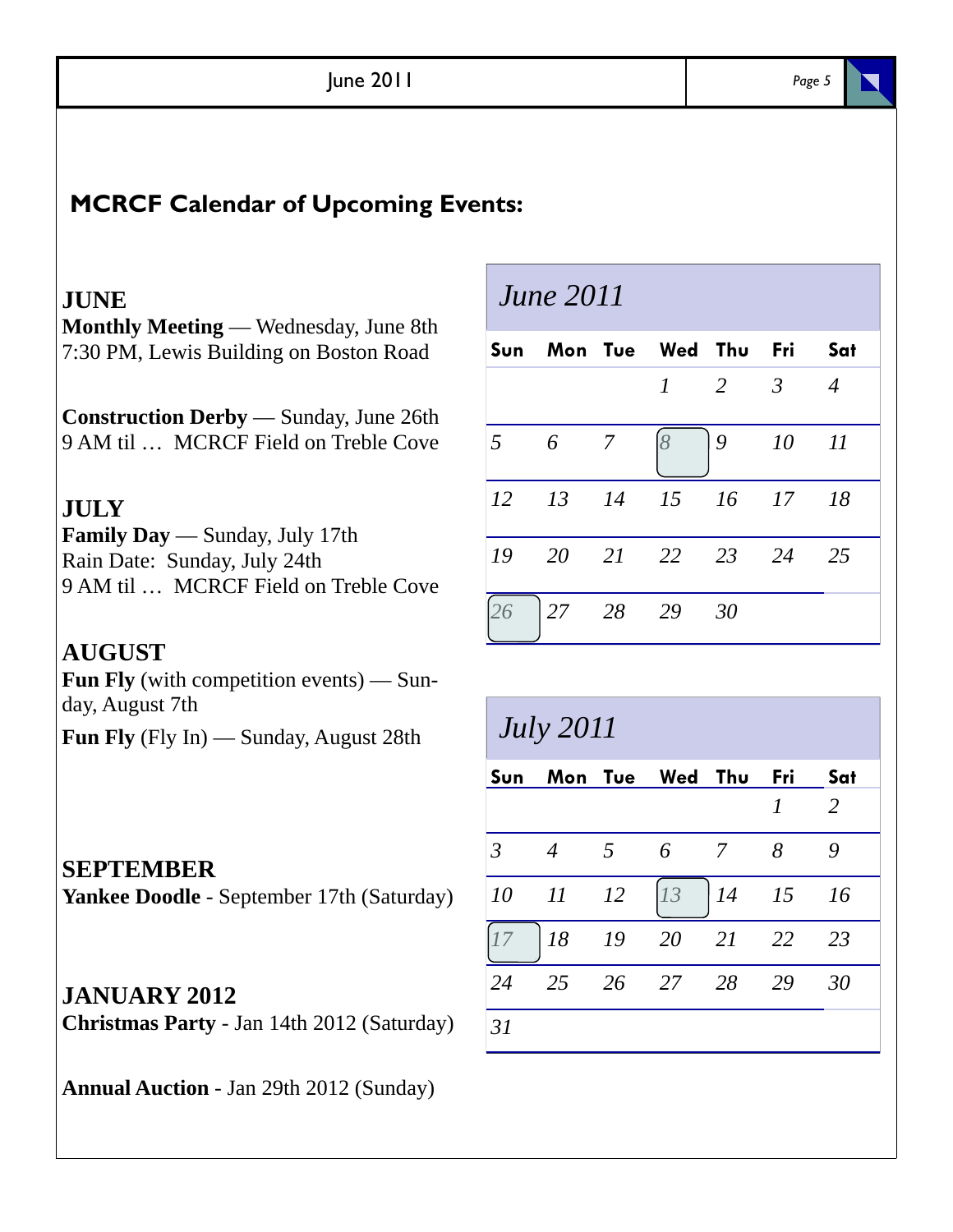

#### Page 6 **The FLYER**

#### **How To Fix Cylindrical Balsa Wood Fuselage**

*Submitted by Peter Lu*

I had a small accident and poked a hole on the fuselage. The Hobbico NexSTAR has a cylindrical fuselage, so I needed to use some new techniques to make the repairs.



I started by clean up the damage area. I removed some covering to make clean edges and then cut the hole into a rectangular shape for easy patch.

Let's take a look at the structure of the fuselage. It has several beams to make it a cylindrical shape. Since one of the beams was damaged, I could not simply put on a piece of balsa wood



patch and keep the original shape.

The three drawings show how I traced the curve of the fuselage profile and cut 3 pieces of 1/8" balsa wood sheet.



Since I did not have a ¼" square strip of

balsa wood for the longitude beam, I glued 2 layers of  $1/8$ " to make the  $\frac{1}{4}$ " square beam.



I glued this support structure together before it was inserted into the fuselage.

CA glue was used to affix the support beam to the fuselage.



Extra pieces of 1/8" balsa wood strips were inserted to support the edges of sheeting.

To complete the structural repairs, I used 3/32" balsa wood sheet to cover



the hole. The sheet is fully supported from underneath on all four edges. Rubber bands were used to help mold the sheeting into the curved shape. After the CA glue was set, I sanded the new patch to smooth any unevenness.



The final step was to add Monokote and iron it down. Mission accomplished!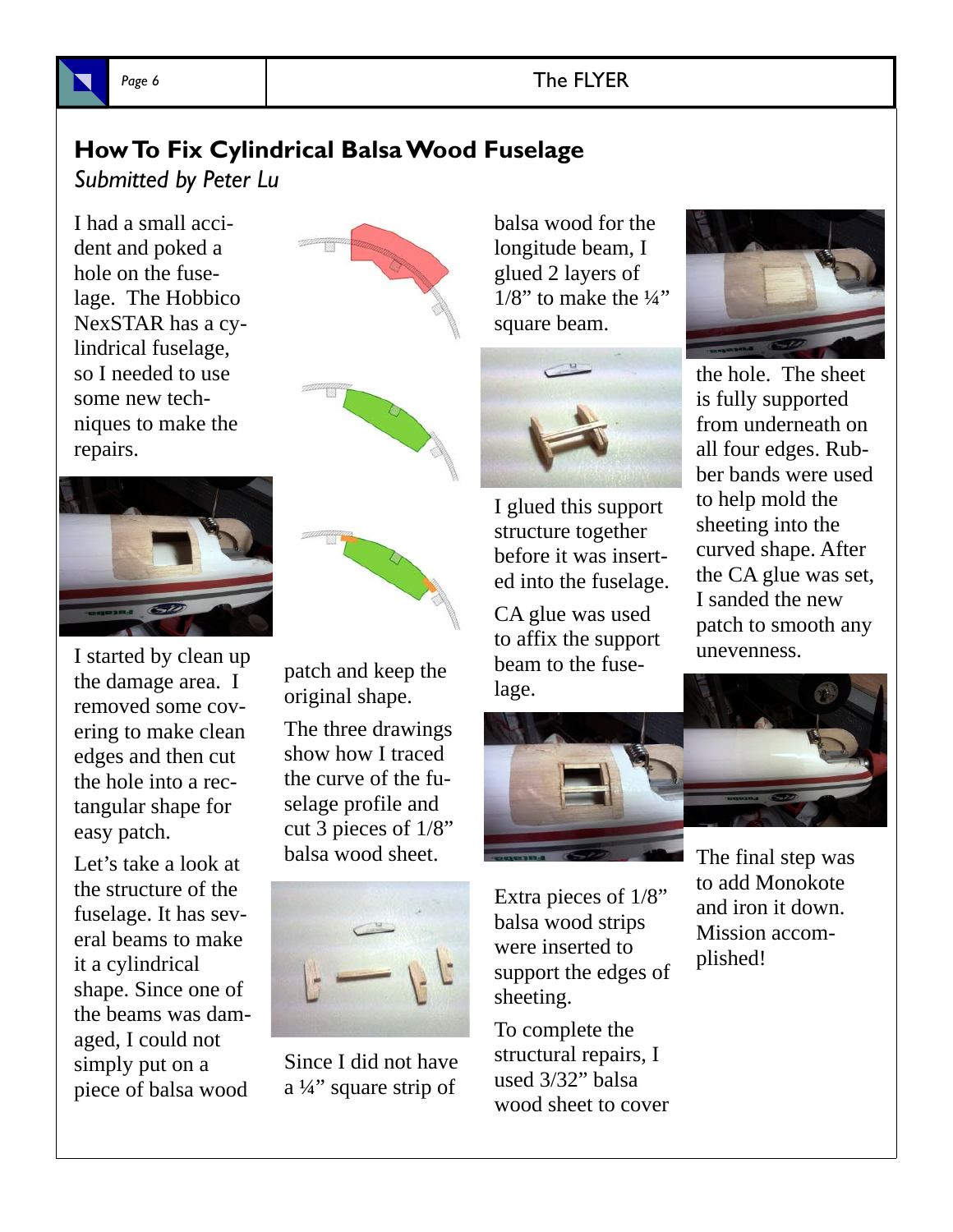#### **President's Message (cont.)**, *by Jerry Crowley*

We hope that you enjoy your copy of **the Flyer** this month. It's been a while since we've published the newsletter. We hope to continue **the Flyer**  as a monthly publication of important club news and current events.

In order to do this we're asking for your help contributing articles of interest to fellow modelers. If you could provide construction, repairs, engine tuning, servo articles or even articles relating to electric airplanes such as motor selection, what size of battery to use, charging techniques for various types of batteries. Also another area is battery maintenance, how to store batteries for the winter season when they are not being used. What type of battery charger

should be used and how to cycle and test battery capacity. When a battery should be discarded. It could help all of us who struggle with what or how to do it. Especially those who are new to our hobby.

I hope I have given you some ideas for articles and have inspired you to submit an article. [Ed. Note: All of the articles in this issue were member submissions. I'll take care of minor edits and will format the material for the newsletter — we just need your ideas and inputs. Articles can be submitted to your Newsletter Editor by the  $20<sup>th</sup>$  of each month for inclusion to the next issue of **the Flyer**.]

I would like to bring to your attention an area that seems to lack the attention it deserves and that is SAFETY.

We have a set of rules in place to help insure that the safety of our fellow modelers and those using the nearby facilities are insured. I continue to see fellow pilots violating these rules; jeopardizing not only our safety but potentially the future existence of our Club. We ask each and everyone of you to act as a Club Safety Officer and gently remind others at the field that when the Soccer Field or the Equestrian Arena facilities are in use they should not fly over the parking lot or the horse arena.

MCRCF RULE: If both facilities (soccer and equestrian areas) are being used then flying is limited to Park type

Flyers or Helicopters which are confined to areas of the airstrip and not to be flown above tree top height.

I want to point out that these are Club rules and are not alterable or waved by anyone either in the club or outside.

We are working on plans to have a couple of FUN-FLYS this summer as well as our Family Day outing. Check out the club calendar on page 5. Additional dates (including Yankee Doodle, our Auction and the Holiday party) will be in future issues.

So in closing I wish everyone a great SAFE flying season and see you at the field.

Thanks, Jerry Crowley, President MCRCF